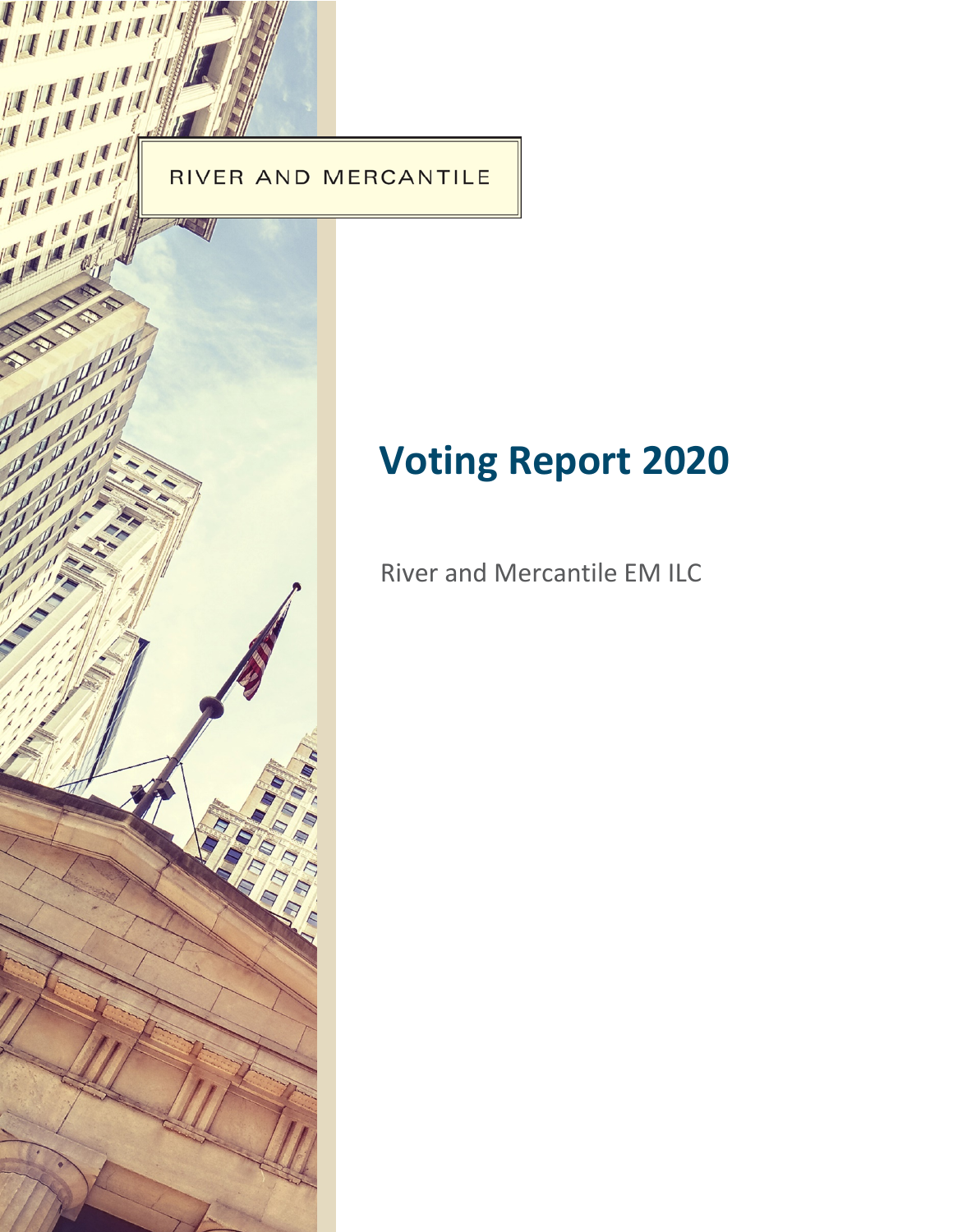## Introduction

River and Mercantile EM ILC strongly believes voting at company general meetings is an important aspect in improving the stewardship of a company in the interests of all stakeholders. The fundamental principles of our voting policy are included in the R&M EM ILC Sustainability Policy Statement, available on our website.

We use a third party, ISS Corporate Solutions, to implement our voting policy, overriding their recommended action when it differs from our General Principles (also available in our Sustainability Policy Statement) on standards for good corporate governance and management of environmental and social issues.

In this Report we outline our voting activity during 2020 for the River and Mercantile Emerging Market ILC Equity Fund.

The information contained covers all company meetings, including annual general meetings and extraordinary general meetings that we voted at globally.

## Voting Activity 2020

Total number of meetings voted – 99

Agenda items where voted against management recommendations – 18.8%

Percentage of votes cast differently to ISS recommendation – 11.6%

Number of meetings with at least one vote against management recommendation – 67.7%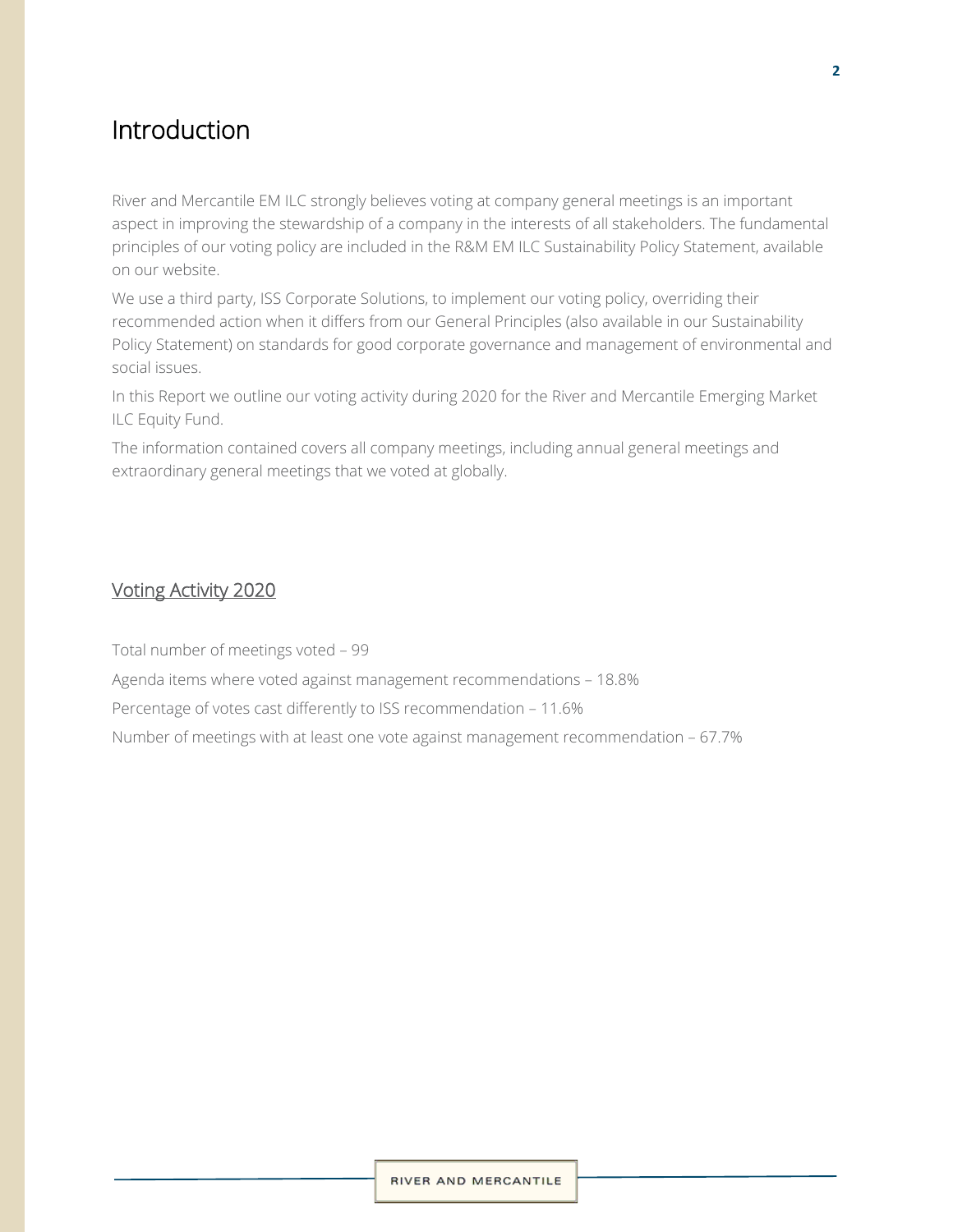## 2020 Voting Summary

In 2020 we voted at 99 company general meetings, voting against management recommendations on 18.8% of the resolutions, with at least one vote not supporting management recommendations at 67.7% of the meetings. We voted on 6 shareholder resolutions; 0% of those votes were against management recommendations. The graphs below illustrate where such votes were exercised by region and resolution category, as well as details of votes against management recommendations by our fund managers. Full details of our votes can be shared on request. Meetings voted in the United Kingdom refer to Russian companies listed in the United Kingdom.

#### Meetings voted (by region)



### Eligible votes exercised that were against management (by region)



## Eligible votes exercised that were against management (by resolution category)



Eligible votes exercised by resolution category